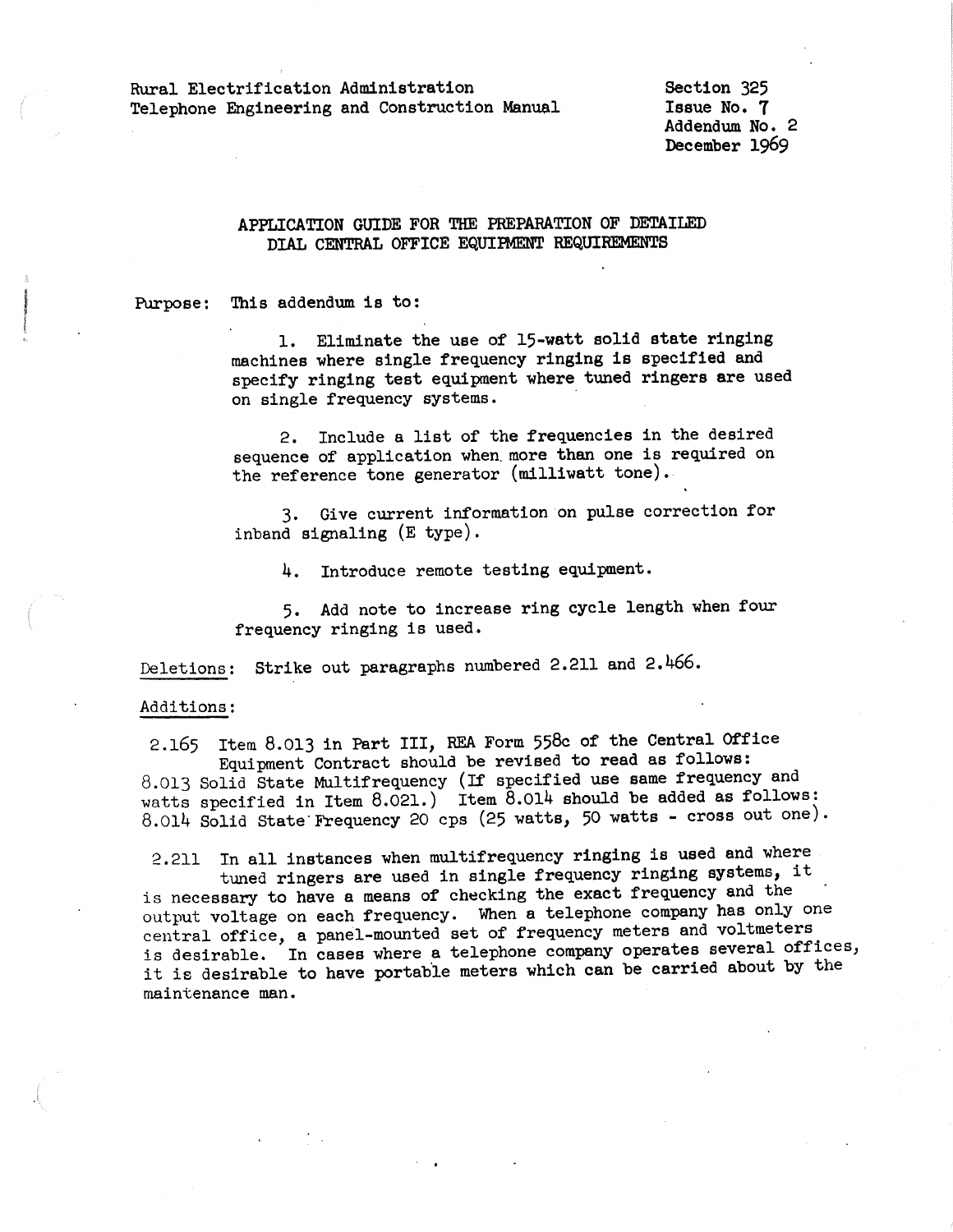REA TE & CM 325 Addendum No. 2

2.466 It is desirable to provide a transmission test circuit to permit testing of electronic equipment on trunks and subscriber lines without any assistance in the local dial office. This is especially true where the circuits include equipment such as carrier, mobile radio, microwave, voice frequency repeaters, and subscriber carrier. A detailed description of this "loop around" test circuit and the milliwatt tone is contained in Paragraph 3.05 of Part I, REA Form 558a. If this test circuit is desired, check Item 19.061. The frequency or frequencies desired should be shown in Item 19.0611. Where more than one frequency is specified they are to be listed in the exact sequence they are to appear during the test. The order is normally specified by the connecting company. In situations where connecting companies are not involved and borrowers desire to install the equipment for their own use it is recommended that several test frequencies be provided. Three separate frequencies such as 300, 1000, and 3000 Hz should be requested as a minimum. If more frequencies are available on the equipment being purchased, they are desirable for use when testing loaded cables on trunks or subscriber loops. The output power of each frequency transmitted shall be as specified in Paragraph 3.051 of Part I of REA Form  $.558a.$ 

2.506 Some recent models of inband signaling units provide transmit pulse correction within the unit. If the units that are being supplied under the requirements of Item 9 of Paragraph 25 of REA Form  $558c$  are guaranteed to have transmit pulse correction this note should be included. "Omit pulse correction provided for in Paragraph 1.087 of Part I, 558a, of the Central Office Equipment Contract."

2.507 When more than one central office is involved in a network and there are voice frequency paths between the tributary offices and the administrative center of the network an alternate method of remote line testing in the tributary offices is available. These tests are made over existing circuits (voice frequency, carrier, microwave, etc.) and require no special equipment except at the sending and receiving end. They can share facilities with subscribers and have unique access to all test facilities. This is known as remote testing and should be described under Item 23. It provides about the same test facilities for the remote offices as the wire chief's test circuits provide in the local ')ffice, including d.c. tests for grounds, leakage on tip and ring, loop resistance, foreign potentials  $(a.c.$  and  $d.c.)$ , and capacitance from tip. and ring to ground and between wires. Test commands and test data are transmitted as tones in the voice band over any available trunk connection. *<sup>A</sup>*test distributor must be provided in each office where this equipment is used; therefore, Item 12 of REA Form  $558a$ , Part III must be completed.